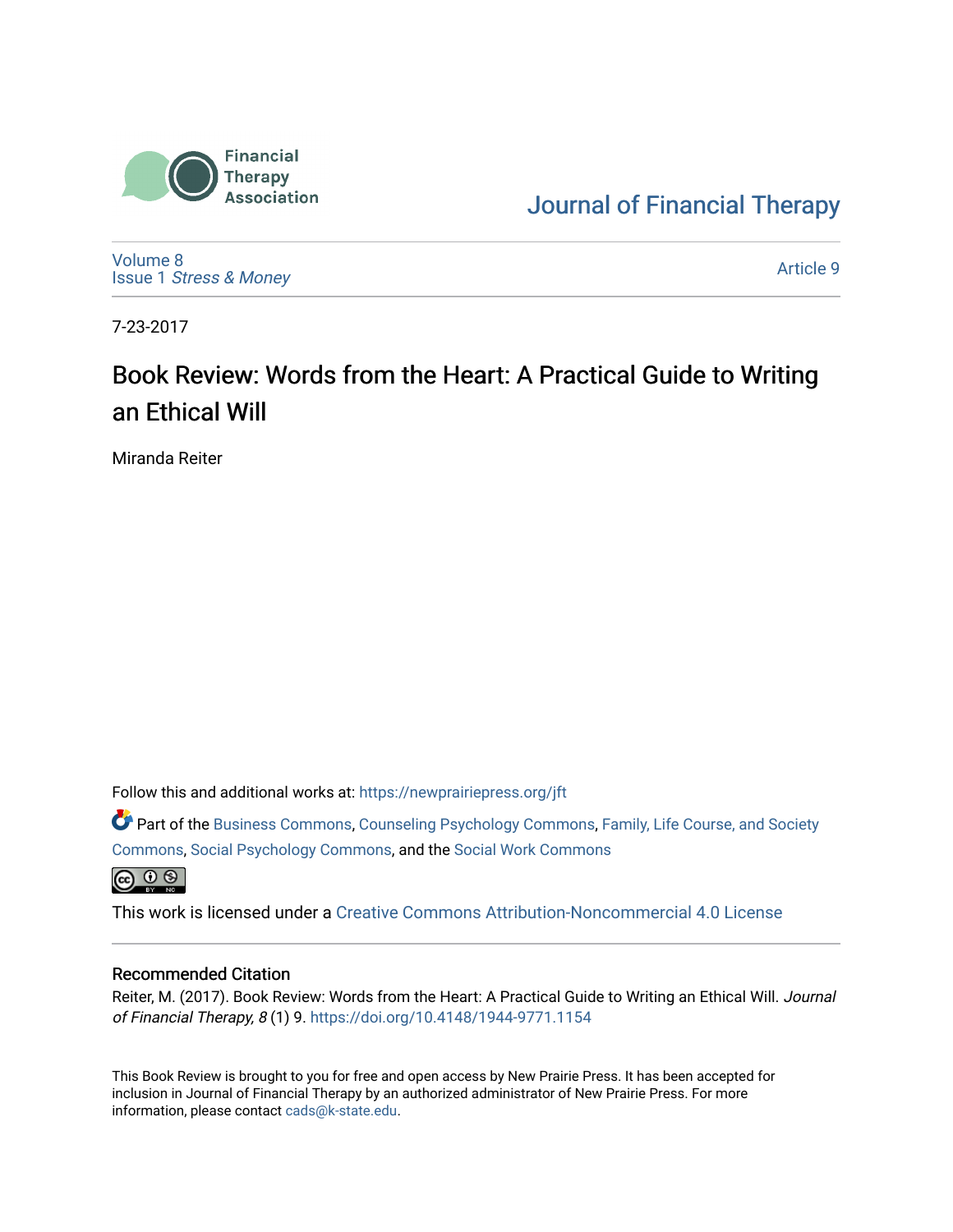### **Book Review**

## *Words from the Heart: A Practical Guide to Writing an Ethical Will*

#### **Miranda Reiter**

Weiner, E.L. (2015). *Words from the heart: A practical guide to writing an ethical will.*  ISBN-13: 978-1450702690.

Financial advisors and counselors who value holistic financial planning help their clients invest and manage their assets, as well as assist them in other relevant areas such as estate and legacy planning. With the collaboration of an attorney, financial professionals help clients obtain important documents, such as wills and trusts. A lessor known legacy planning tool is an ethical will.

An ethical will is document, which has been used traditionally to pass on values, stories, and wisdom from one generation to the next. They have served as both an oral and a written form of legacy planning since Biblical times. An ethical will is not a substitution for a traditional will and testament, but rather a compliment to it. While a traditional will is a legally binding document and has strict rules about how it is structured and what it includes, an ethical will has none of these requirements. It is common for an attorney to write a traditional will but anyone can write an ethical will for him or herself. Ethical wills are the warm and fuzzy side of will writing. They are personal and allow us to leave memories and share our life stories, rules for living, and other sentiments with others. The author of *Words from the Heart* states, "the ethical will is a tool that has the potential for clarifying communication and avoiding family conflict" (Weiner, 2015, p. 2).

Written in a short workbook style, the primary goal of *Words from the Heart* is to offer a starting place for those seeking to write an ethical will. He also seeks to help "people openly discuss and stay inter-generationally connected around issues of legacy" (Weiner, 2015, p. 2). Ethical wills are traditionally written from an elder family member to a younger one, but Weiner asserts that an ethical will can be written by anyone, to anyone: a mother to her unborn child, a sister to a brother, a grandfather to his great-grandchildren, or even "an attorney to humanity". He also makes it clear that ethical wills need not be written solely for sad occasions, such as deaths, memorials, and funerals. He encourages readers to write ethical wills in one's prime and share them with the intended audience while still living.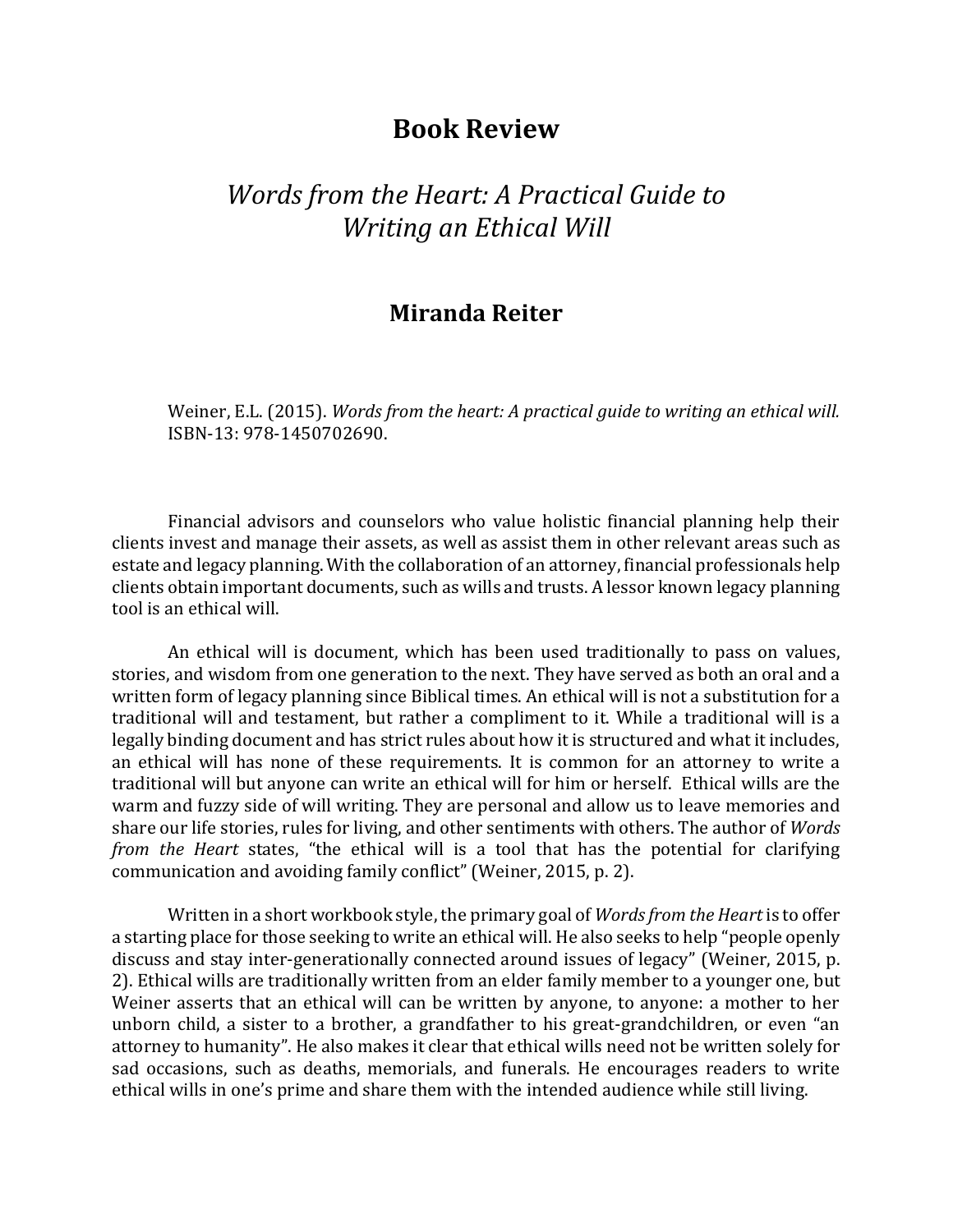Weiner's philosophy on writing ethical wills is to embrace honesty and openness; in other words - write from one's heart. He created the acronym H.E.A.R.T., which is his foundation for how an ethical will should be written. "H" stands for hopes for the future. "E" stands for experiences in life. "A" stands for appreciation. "R" stands for religion, spirituality, and core beliefs. "T" stands for treasures.

The author defines each of these themes separately throughout the book, explaining them through his personal and professional experiences and stories. For example, in the "Hopes" section, which is neatly marked with a page divider bearing the letter "H", Weiner describes what "hope for the future" means for an ethical will. He breaks it down into two important principles: (a) the personal character one needs to deal with life and (b) practical suggestions and instructions. Weaved throughout the section are inspiring quotes and thought-provoking statements which encourage the reader to explore his or her thoughts related to hope.

After setting the stage for how the reader can envision hope in his or her own life, Weiner further prompts creativity and action in the writing process by offering "challenge" questions. These questions help the reader to reflect deeply on their values and what is important to them. Some of the questions for addressing hope are "What are some of your most important aspirations?";"What advice do you have for keeping hope alive?";"How have you learned to deal with failure?". Adjacent to the questions is plenty of space for writing.

Weiner provides further writing inspiration as he shares real-life excerpts from ethical wills others have used. This sequence of detailing the given theme, posing challenge questions, referencing uplifting quotes, and providing writing samples is followed for each of the five themes in its own section until the end of the book. Weiner wraps up *Words from the Heart* by giving a few final tips on writing an ethical will and then shares his own personal ethical will.

Weiner's *Words from the Heart* is, by all means, a timeless and practical book in which the reader will feel comfortable writing his or her deepest thoughts. Weiner facilitates this process, as his tone is encouraging and positive throughout**.** Weiner encourages ethical will writers to write uplifting passages and to avoid writing "grudges from the grave". As a licensed marriage and family therapist, it is apparent throughout the book that Weiner has seen families and individuals through both triumphs and tribulations. His experience in this area will help readers to feel reassured. His gentle nudging and structured process will guide them through as they make a written contribution to themselves, family, friends, and other cherished circles. Writing an ethical will is not an easy undertaking, but *Words from the Heart*  does a lot to facilitate the task. Reading this book and engaging in the exercises is therapeutic and enlightening.

This book is easy to understand and, therefore, would be valuable to therapists, counselors, advisors, academics, families, and individuals alike. The author's audience is the will writer him or herself, but it can be used as a tool for facilitating a course or workshop on ethical will writing, a gift to clients, a starting place for legacy planning discussions, or a